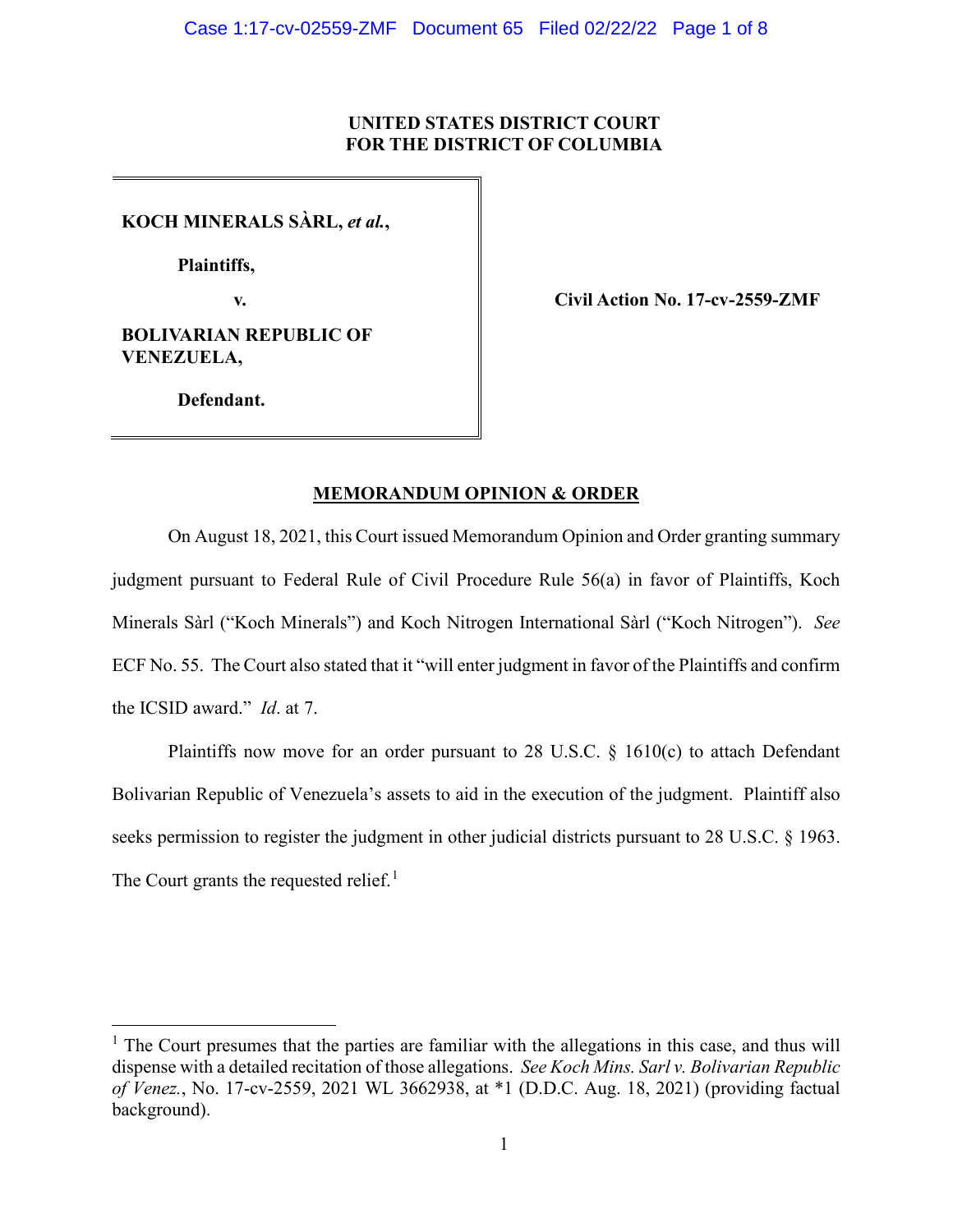#### **I. Discussion**

### A. Relief Pursuant to  $\S 1610(c)$

Where a litigant seeks to attach the property of a foreign state located in the United States, such attachment is not permitted "until the court has . . . determined that a reasonable period of time has elapsed following the entry of judgment and the giving of any notice required under section 1608(e) of this chapter." 28 U.S.C. § 1610(c). Here, Defendant disputes that a reasonable period of time has elapsed since the entry of judgment. *See generally* Def.'s Resp., ECF No. 58.

#### The Court's August 18, 2021, Judgment 1.

On August 18, 2021, this Court issued an Order granting summary judgment for the Plaintiffs. The Court's August Order was a combination document that both declared judgment and explained the reasons for such ruling. "The problem with such combination documents, said the Advisory Committee, was that they left doubt 'whether the purported entry of judgment was effective, starting the time running . . . for the purpose of appeal.'" *Kidd v. D.C.*, 206 F.3d 37, 37 (D.C. Cir. 2000) (quoting Fed. R. Civ. R. 58, Notes of Advisory Committee on 1963 amendments).

Defendant argues that the "reasonable period of time" required in  $\S$  1610(c) does not begin until the Court renders judgement *and* the clerk of the court enters that judgment in a separate order pursuant to Federal Rule of Civil Procedure Rule 58. *See* Def.'s Resp. at 1. Defendants rely on *Abdulwali v. Wash. Metro. Area Transit Auth.* which held that "Rule 58 requires that 'every judgment . . . be set forth on a separate document." 315 F.3d 302, 304 (D.C. Cir. 2003) (quoting Fed. R. Civ. P. 58). However, "the 'sole purpose [of the separate-document requirement]' of Rule 58 was to clarify when the time for an appeal begins to run." *Diamond by Diamond v. McKenzie*, 770 F.2d 225, 230 (D.C. Cir. 1985) (quoting *Bankers Tr. Co. v. Mallis*, 435 U.S. 381, 384 (1978)). Indeed, the *Abdulwali* court recognized as much. *See* 315 F.3d at 303. The Advisory Committee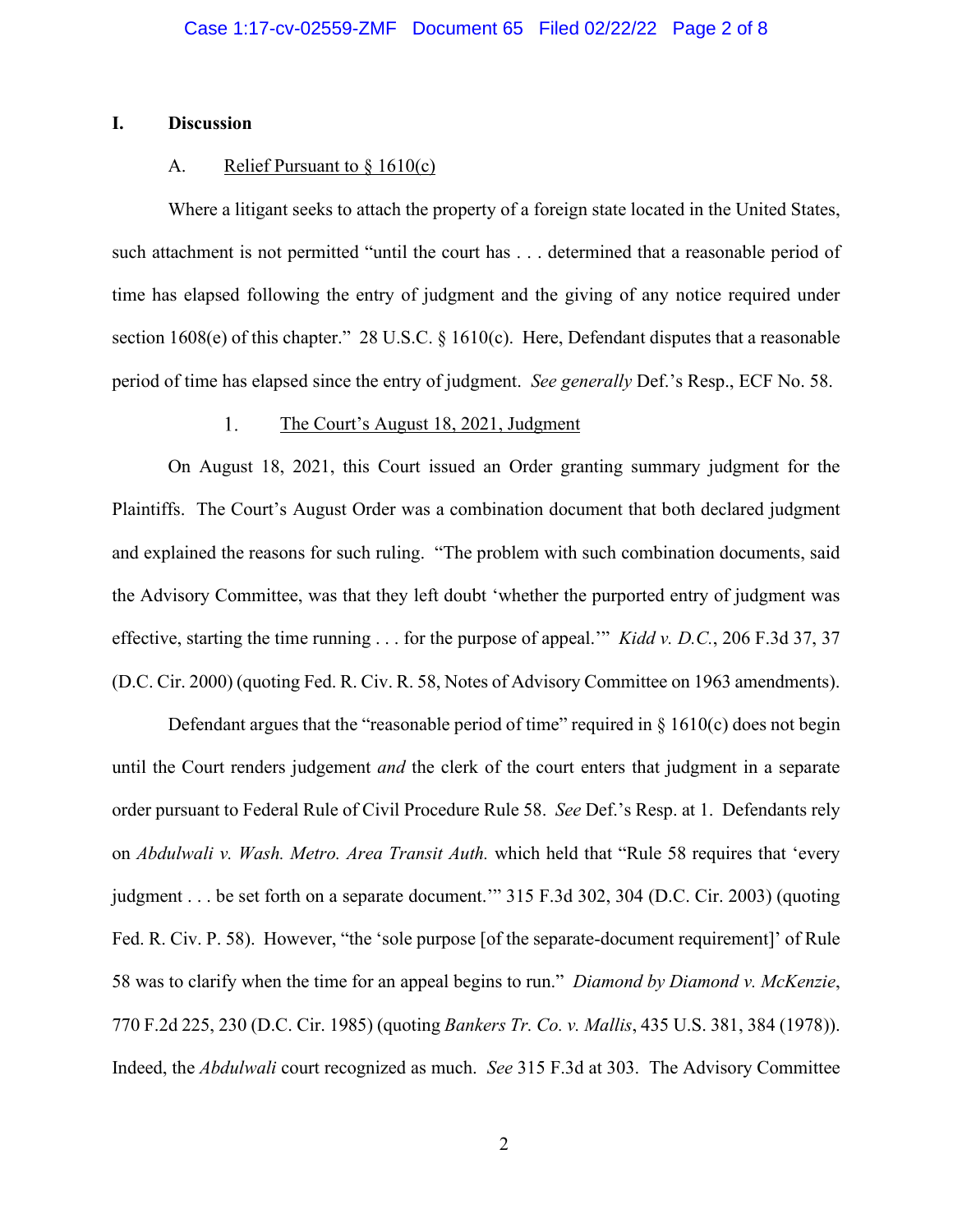#### Case 1:17-cv-02559-ZMF Document 65 Filed 02/22/22 Page 3 of 8

further explained that they added the "separate-document" requirement to Rule 58 to ensure that the "time for making motions under Rules 50, 52, 54(d)(2)(B), 59, and  $\dots$  Rule 60[]  $\dots$  begins to run." Fed. R. Civ. R. 58, Notes of Advisory Committee on 2002 amendments.

The time to appeal a Rule 56 entry of judgment is not at issue here. The question then is how the Rule 58 procedure for entering judgment intersects with the  $\S$  1610(c) requirement for "the entry of judgment." The Rule 58 Advisory Committee notes state that the "definition of . . . entry of judgment must be applied with common sense to *other* questions that may turn on the time when judgment is entered." Fed. R. Civ. R. 58, Notes of Advisory Committee on 2002 amendments (emphasis added). Overlay this with the fact that § 1610(c) "speaks in terms of 'time,' not procedural milestones" and the analysis becomes clearer. *Owens v. Republic of Sudan*, 141 F. Supp. 3d 1, 10 (D.D.C. 2015). At bottom, the question under  $\S$  1610(c) is whether the foreign state defendant received "adequate notice" that payment was due pursuant to a court's order. *Agudas Chasidei Chabad of U.S. v. Russian Fed'n*, 798 F. Supp. 2d 260, 271 (D.D.C. 2011) (citing H.R.Rep. No. 94–1487, at 30 (1976), 1976 U.S.C.C.A.N. 6604, 6612). If such defendant fails to pay in a reasonable time period, the plaintiff can trump sovereign immunity and attach to the foreign state's assets.

Common sense dictates that the Defendants were on notice as of August 18, 2021, that the Court entered judgment against them. *See* ECF No. 55. Indeed, the clerk of the court closed the docket that same day. *See* Docket*.* Defendants knew from that day the exact payment that was due. Because the "foreign power ha[d] a fair and adequate opportunity to appear and contest any attachment or execution" since August 18, 2021, § 1610(c)'s notice requirement is satisfied. *Agudas Chasidei*, 798 F. Supp. 2d at 271.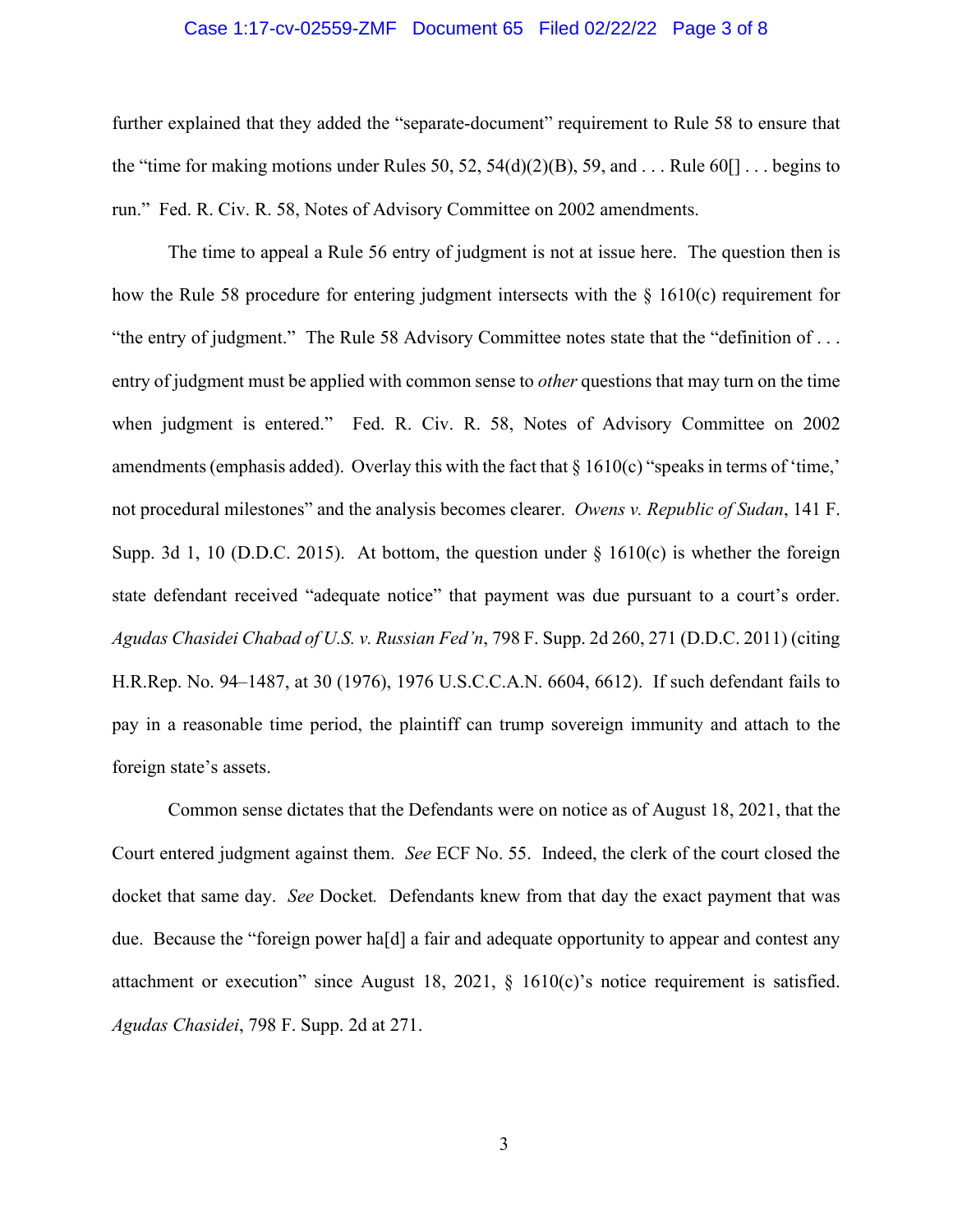### Case 1:17-cv-02559-ZMF Document 65 Filed 02/22/22 Page 4 of 8

Even if the Court accepts Defendant's argument that the reasonable time period begins only after Rule 58 was satisfied, the Court's reasoning would be unchanged. Rule 58 states that judgment is entered either when it is set out on separate document *or* when "150 days have run from the entry of the civil docket." Fed. R. Civ. R. 58(c)(2)(B). The 150-day clock ran on January 15, [2](#page-3-0)022, "notwithstanding the lack of a separate document" here.<sup>2</sup> Cambridge Holdings Grp., *Inc. v. Fed. Ins. Co.*, 489 F.3d 1356, 1364 (D.C. Cir. 2007).Thus, as of January 15, 2022, judgement for Rule 58 purposes was satisfied and the time to appeal had started. *Id*.

#### 2. Reasonable Time Period

"According to relevant legislative history, a court's determination of 'reasonable time' should be informed by an examination of the procedures necessary for the foreign state to pay the judgment (such as the passage of legislation), evidence that the foreign state is actively taking steps to pay the judgment, and evidence that the foreign state is attempting to evade payment of the judgment." *Ned Chartering & Trading, Inc. v. Republic of Pakistan*, 130 F. Supp. 2d 64, 67 (D.D.C. 2001) (citing H.R. Rep. 1487, 94th Cong., 2d Sess. 1, 30 (1976)). Although the length of a reasonable time "'will of course vary according to the nuances of each case,' courts have found a period of three months and less reasonable." *Owens,* 141 F. Supp. 3d at 9 (quoting *Ned Chartering*, 130 F. Supp. 2d at 67) (collecting cases). This is in part because as little as "six weeks" ... is sufficient for most governments to pass the minor legislation necessary to appropriate funds, and to organize and transfer the appropriate assets." *Ned Chartering*, 130 F. Supp. 2d at 67. Moreover, "courts are more likely to find a reasonable time has elapsed where no evidence of an

<span id="page-3-0"></span> $2$  For the sake of clarity, the Court issued a separate order on January 18, 2022, and the clerk of the court subsequently entered judgment. The Court's January 18, 2022, order does not affect when judgment was entered for Rule 58 purposes. The operative date for the "entry of judgment" is "150 days after the order [was] entered on the docket." *Cambridge Holdings Grp. Inc.*, 489 F.3d at 1364, because that was the "earlier of  $[the]$  events." Fed. R. Civ. Pro. 58 $(c)(2)$ .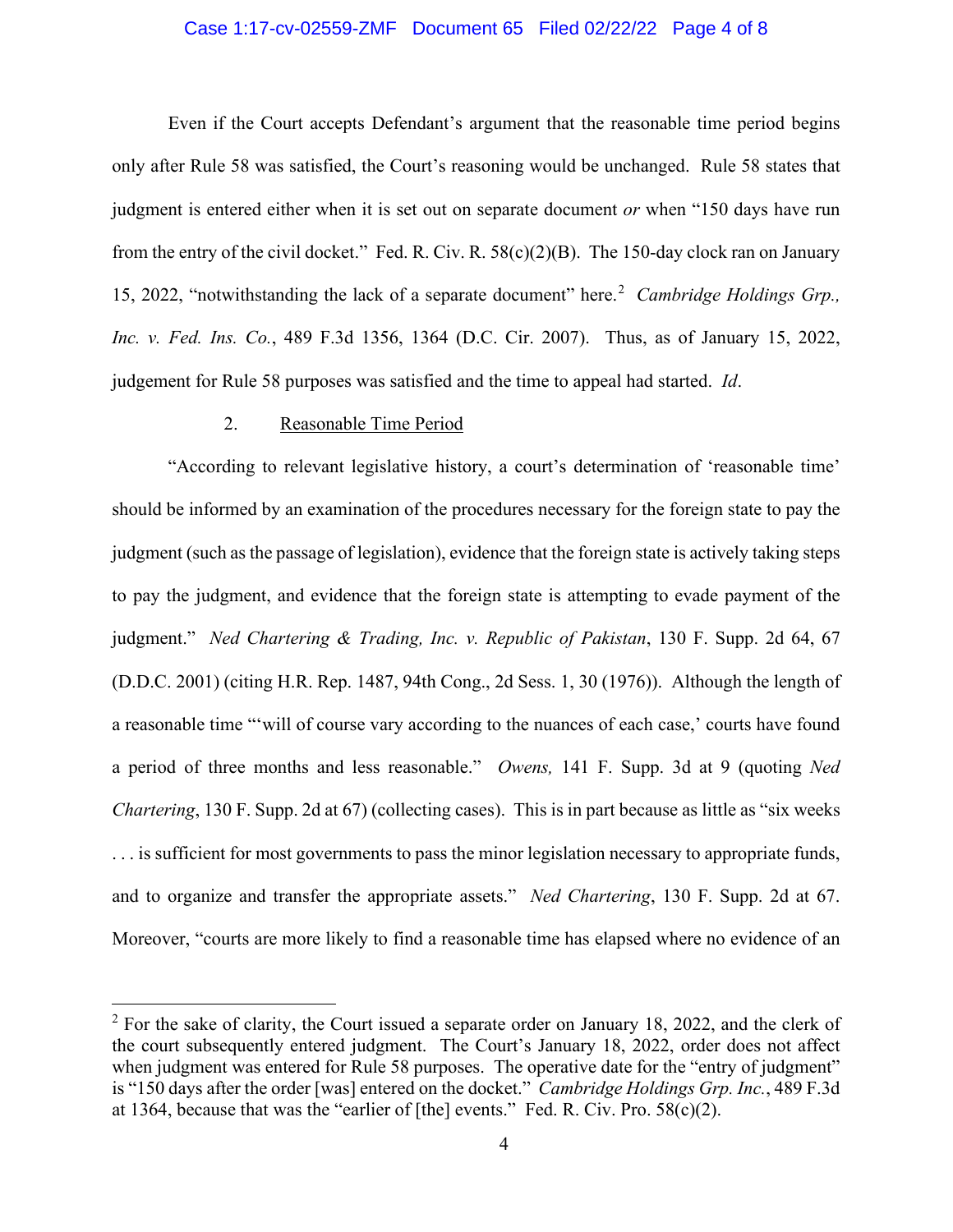#### Case 1:17-cv-02559-ZMF Document 65 Filed 02/22/22 Page 5 of 8

attempt to pay judgment is offered." *Saint Gobain Performance Plastics Eur. v. Bolivarian Republic of Venez.*, No. 20-cv-129, 2021 WL 6644369, at \*2 (D.D.C. July 13, 2021)

More than six months have passed since the entry of the Court's August 18, 2021, Order. "Because [six] months fits well within what courts have determined constitutes a reasonable time under § 1610(c), the Copurt will grant [Plaintiffs'] motion."[3](#page-4-0) *Id.* at \*2; s*ee also Gold Reserve Inc. v. Bolivarian Republic of Venez.*, No. 14–cv–2014, 2016 WL 11770459, at \*1 (D.D.C. Jan. 20, 2016) (two months satisfied § 1610(c)); *Crystallex Int'l Corp.*, 2017 WL 6349729, at \*1 (same).

Defendants argue that the ongoing political and humanitarian crisis currently prevents them from paying the judgment. "The Court does not mean to discount the political turmoil [and humanitarian crisis] currently being experienced by the Venezuelan people. However, the political reality in Venezuela is a factor generally outside the considerations a court should analyze when determining whether a reasonable time has elapsed since entry of judgment under  $\S$  1610(c)." *Saint Gobain.*, 2021 WL 6644369, at \*2. Instead, courts have "considered 'evidence that the foreign state is actively taking steps to pay the judgment,' the steps necessary to pay the judgment, or evidence of evasion of the judgment." *Crystallex*, 2017 WL 6349729, at \*1 (citing *Ned Chartering*, 130 F. Supp. 2d at 67. There is "no evidence of [Venezuela's] progress [towards the payment of its debt]" in this case or in similar cases where it had outstanding judgments. *Saint Gobain*, 2021 WL 6644369, at \*2 (citing *OI Eur. Grp. B.V. v. Bolivarian Republic of Venez.*, 419

<span id="page-4-0"></span> $3$  Alternatively, it has been 38 days since the Rule 58 judgement date. This is still a sufficient passage of time given the unique circumstances of this case. Defendant had 150 days prior to that date to implement "the procedures necessary for the foreign state to pay the [anticipated] judgment (such as the passage of legislation)" and prepare to "actively tak[e] steps to pay the judgment." *Ned Chartering*, 130 F. Supp. 2d at 67. Yet Defendant failed to do so and possibly attempted to evade payment, as corroborated by their actions with similarly situated plaintiffs. *See infra*. Thus, a reasonable time period has elapsed regardless of whether the shot clock began on the August or January date.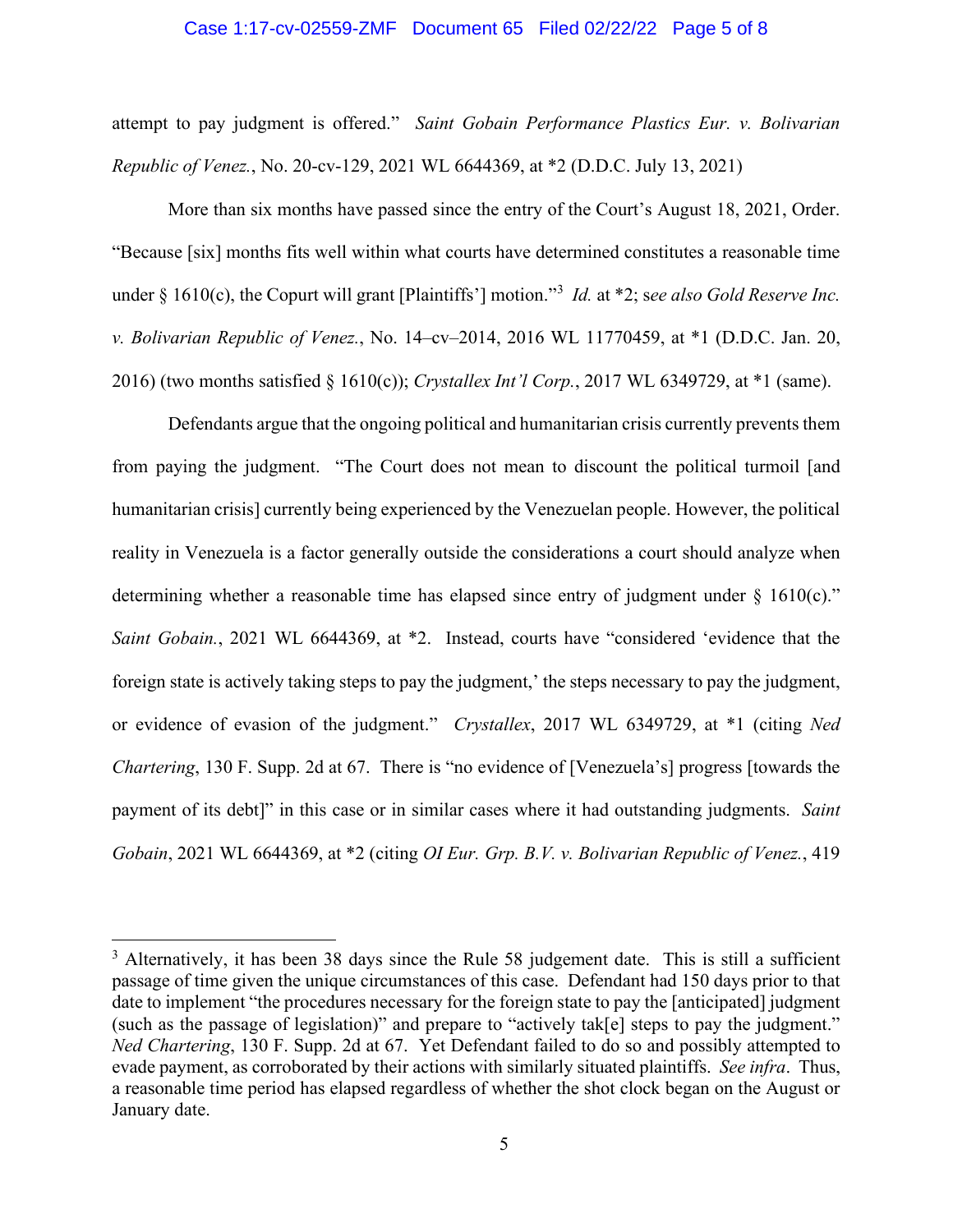#### Case 1:17-cv-02559-ZMF Document 65 Filed 02/22/22 Page 6 of 8

F. Supp. 3d 51, 54–55 (D.D.C. 2019)). In fact, Defendant has conceded that it cannot fulfill its obligations at this time. *See* Def.'s Resp. at 4. And "there is at least some evidence that the defendant is actually attempting to evade its obligation." *Ned Chartering*, 130 F. Supp. 2d at 67; *see also Koch Mins. Sarl v. Bolivarian Republic of Venez.*, 514 F. Supp. 3d 20, 34 (D.D.C. 2020) ("Venezuela has a documented history of playing a shell game" to avoid service of process in this and similar litigation).

Defendant lastly argues that it is unreasonable to permit Plaintiffs to enforce its judgment in the absence a specific license from the U.S. Treasury Department's Office of Foreign Assets Control ("OFAC"). Def.'s Resp. at 4. "[Plaintiffs'] failure to obtain a proper OFAC license is likewise irrelevant to this Court's decision under § 1610(c)." *Saint Gobain*, 2021 WL 6644369, at \*3. "An order for § 1610(c) relief does not authorize the attachment or execution of any particular asset or property." *Id.* (citing *Agudas Chasidei*, 798 F. Supp. 2d at 270). "As such, this Court need not consider whether [Plaintiffs are] properly licensed under OFAC in its determination of whether a reasonable time has elapsed since judgment." *Id.* (citing *Karaha Bodas Co. v. Perusahaan Pertambangan Minyak Dan Gas Bumi Negara*, No. 01-cv-0634, 2002 WL 32107929, at \*1 (S.D. Tex. Jan. 25, 2002) ("reasonable time inquiry does not require findings regarding whether specific property is exempt from execution or otherwise not available for satisfaction of judgment"). The decision for the permissibility of attachment (with or without an OFAC license) will fall to the court that enforces the attachment and disposes of Defendant's assets, which here will likely be the District of Delaware. *See Owens*, 141 F. Supp. 3d at 11 (citing *Agudas Chasidei*, 798 F. Supp. 2d at 270–71).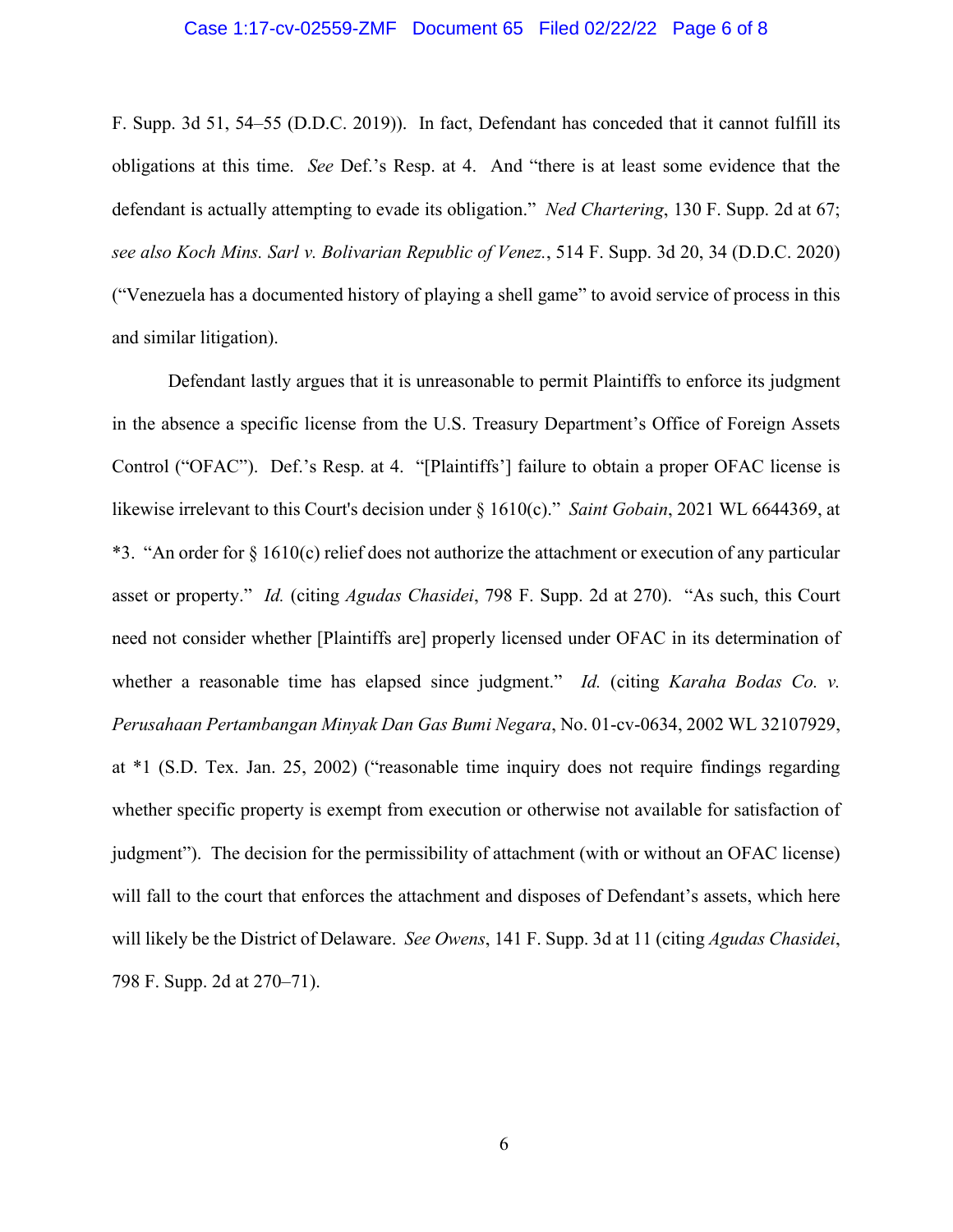#### B. Relief Pursuant to § 1963

28 U.S.C. § 1963 provides that a party may register a judgment in another judicial district "when the judgment has become final by appeal or expiration of the time for appeal *or* when ordered by the court that entered the judgment for good cause shown." 28 U.S.C. § 1963 (emphasis added). By its plain language, § 1963 does not require a final judgment. Nor is there a requirement for a reasonable period of time to pass from entry of judgment.

Plaintiffs seek a § 1963 order for good cause shown. "[G]ood cause can be established by an absence of assets in the judgment forum, coupled with the presence of substantial assets in the registration forum." *Spray Drift Task Force v. Burlington Bio–Med. Corp.*, 429 F. Supp. 2d 49, 51 (D.D.C. 2006) (quoting *Cheminova A/S v. Griffin L.L.C.*, 182 F. Supp. 2d 68, 80 (D.D.C. 2002)). "Because the Republic [of Venezuela] lacks assets in the District of Columbia but retains significant assets in the District of Delaware, the Court finds that good cause exists sufficient to grant [Plaintiffs'] motion to register judgment in any judicial district, including Delaware." *Saint Gobain*, 2021 WL 6644369, at \*5 (citing *Crystallex*, 2017 WL 6349729, at \*2); *see* Pl.'s Mot. Relief at 5, ECF No. 57. Indeed, there is sprawling litigation in the District of Delaware in which "[s]everal Venezuelan creditors are seeking to satisfy Venezuela's debts" using assets attached therein. *Koch Mins.*, 514 F. Supp. 3d at 27 (quoting *Crystallex Int'l Corp. v. PDV Holding Inc.*, No. 15-cv-1082, 2019 WL 6785504, at \*1, 3 (D. Del. Dec. 12, 2019)).